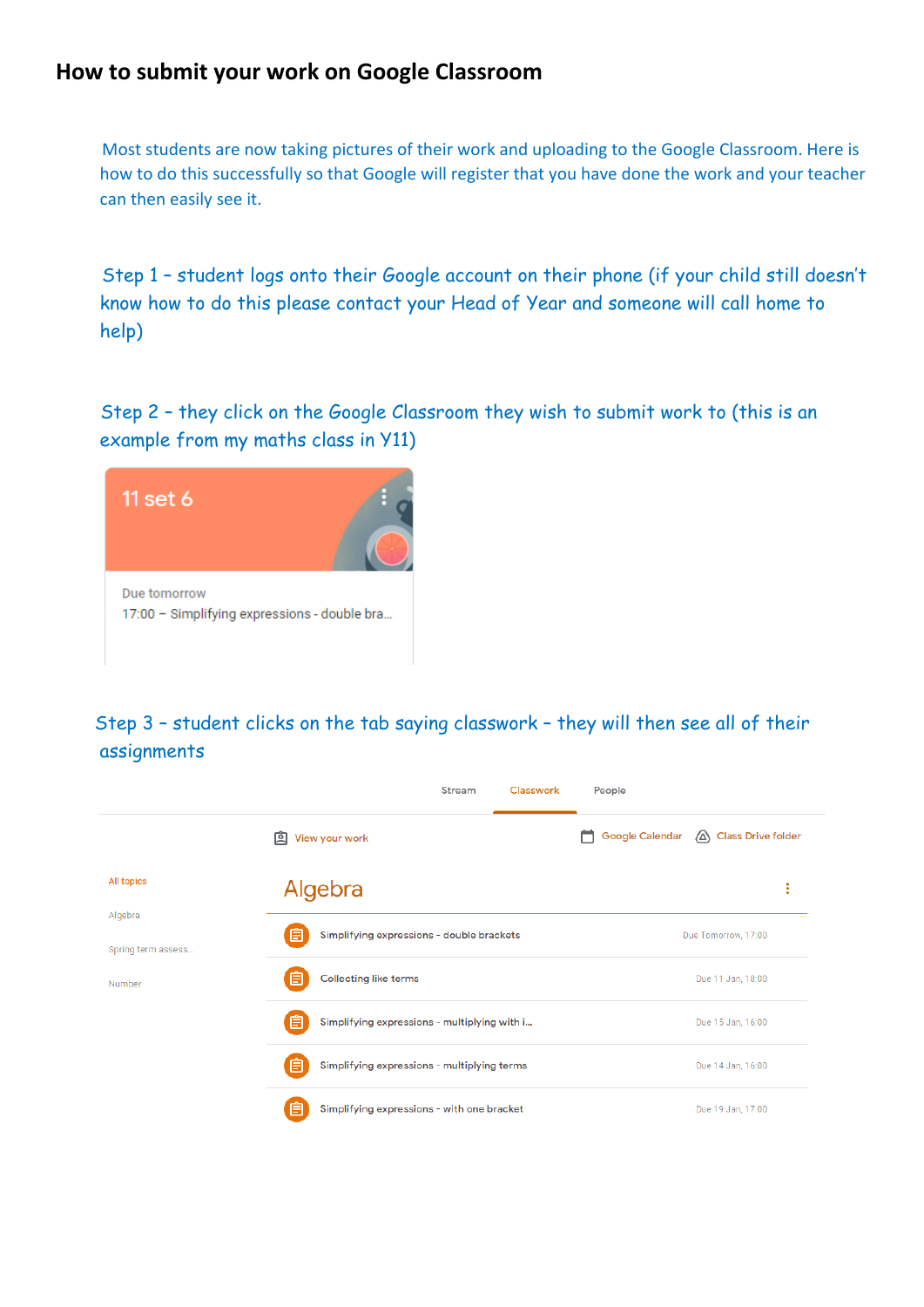## Step 4 – click on the assignment that you want to upload work to

|                               | Stream                                                                                                                             | Classwork | People |                                        |
|-------------------------------|------------------------------------------------------------------------------------------------------------------------------------|-----------|--------|----------------------------------------|
|                               | 回<br>View your work                                                                                                                |           |        | Google Calendar (A) Class Drive folder |
| All topics                    | Algebra                                                                                                                            |           |        | ٠<br>٠<br>٠                            |
| Algebra<br>Spring term assess | 自<br>Simplifying expressions - double brackets                                                                                     |           |        | Due Tomorrow, 17:00                    |
| Number                        | Posted 06:51<br>I will add the powerpoint here once we have done the lesson.<br>Please upload photos of your work for me to assess |           |        | Assigned                               |
|                               | View assignment                                                                                                                    |           |        |                                        |

## Step 5 – Click on view assignment

| Simplifying expressions - double brackets<br>(自<br>Miss S Thomas . 06:51                                           | ÷                   | Your work<br>Assigned                                        |
|--------------------------------------------------------------------------------------------------------------------|---------------------|--------------------------------------------------------------|
| 100 points                                                                                                         | Due Tomorrow, 17:00 | + Add or create                                              |
| I will add the powerpoint here once we have done the lesson.<br>Please upload photos of your work for me to assess |                     | Mark as Done                                                 |
| Class comments                                                                                                     |                     | Private comments                                             |
| Add class comment.                                                                                                 | $\triangleright$    | Add private comment<br>Ð                                     |
|                                                                                                                    |                     | Talk to your teacher                                         |
|                                                                                                                    |                     | Private comments are only visible to you and your<br>teacher |

## Step 6 – Click on view assignment

In the Your work box then click on the +add or create button

|       | Your work       | Assigned |
|-------|-----------------|----------|
|       | + Add or create |          |
| ∆     | Google Drive    |          |
| ⊖     | Link            |          |
| Û.    | File            |          |
|       | Create new      |          |
| Е     | Docs            |          |
| a C   | Slides          |          |
| $\pm$ | Sheets          |          |
|       | Drawings        |          |
|       |                 |          |